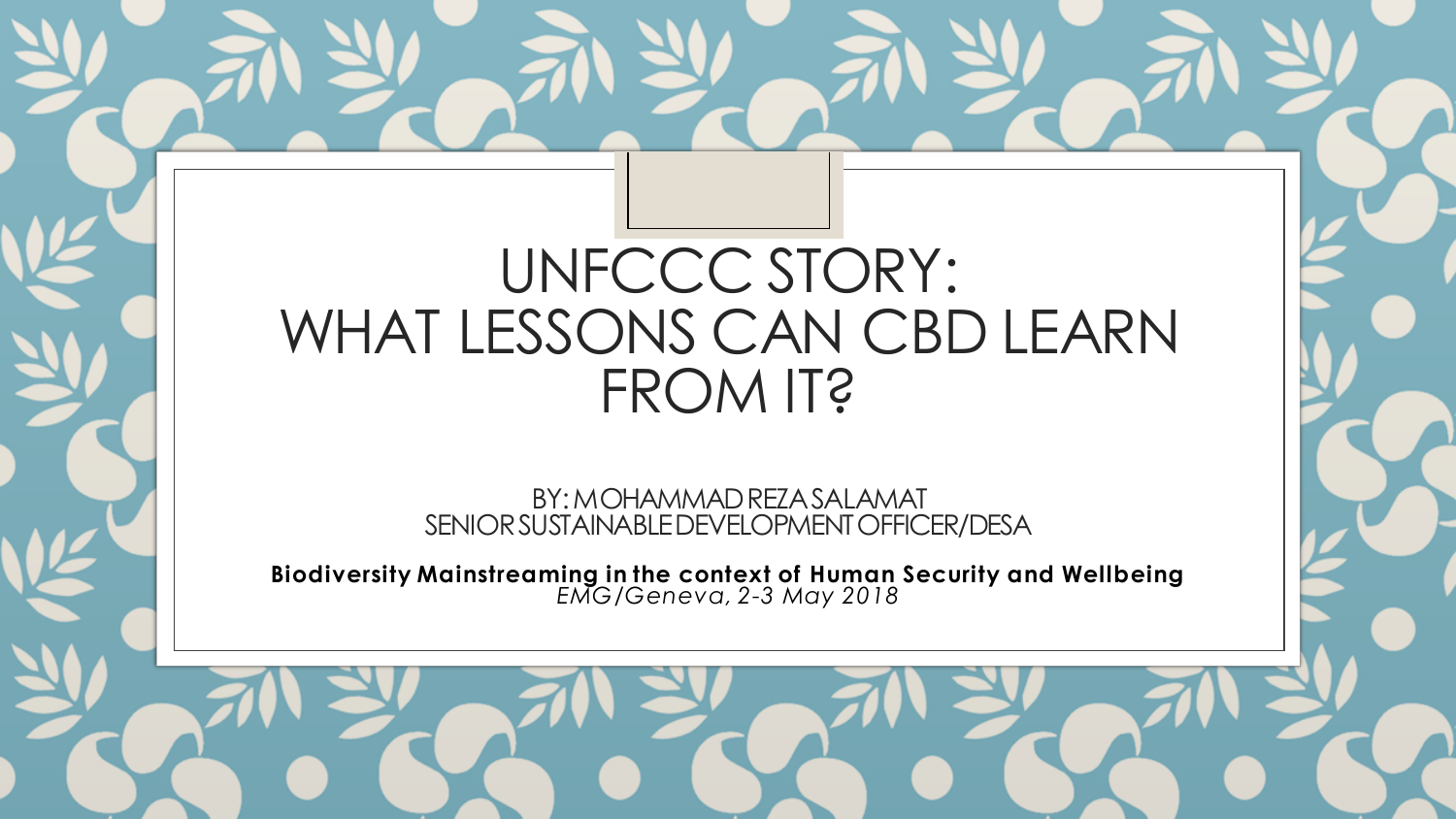# **Two Streams launched at COP-16 in Durban**

December 2011

**1) Negotiations** on a new Climate Agreement (**PA**)

**2. Technical Examination Process**; focusing on *Solutions* **Thematic Areas:**

- $\triangleright$  Renewable Energy
- $\triangleright$  Energy Efficiency
- $\triangleright$  Land Use
- > Non-CO2 GHGs
- **▶ Carbon Capture**
- Urban Environment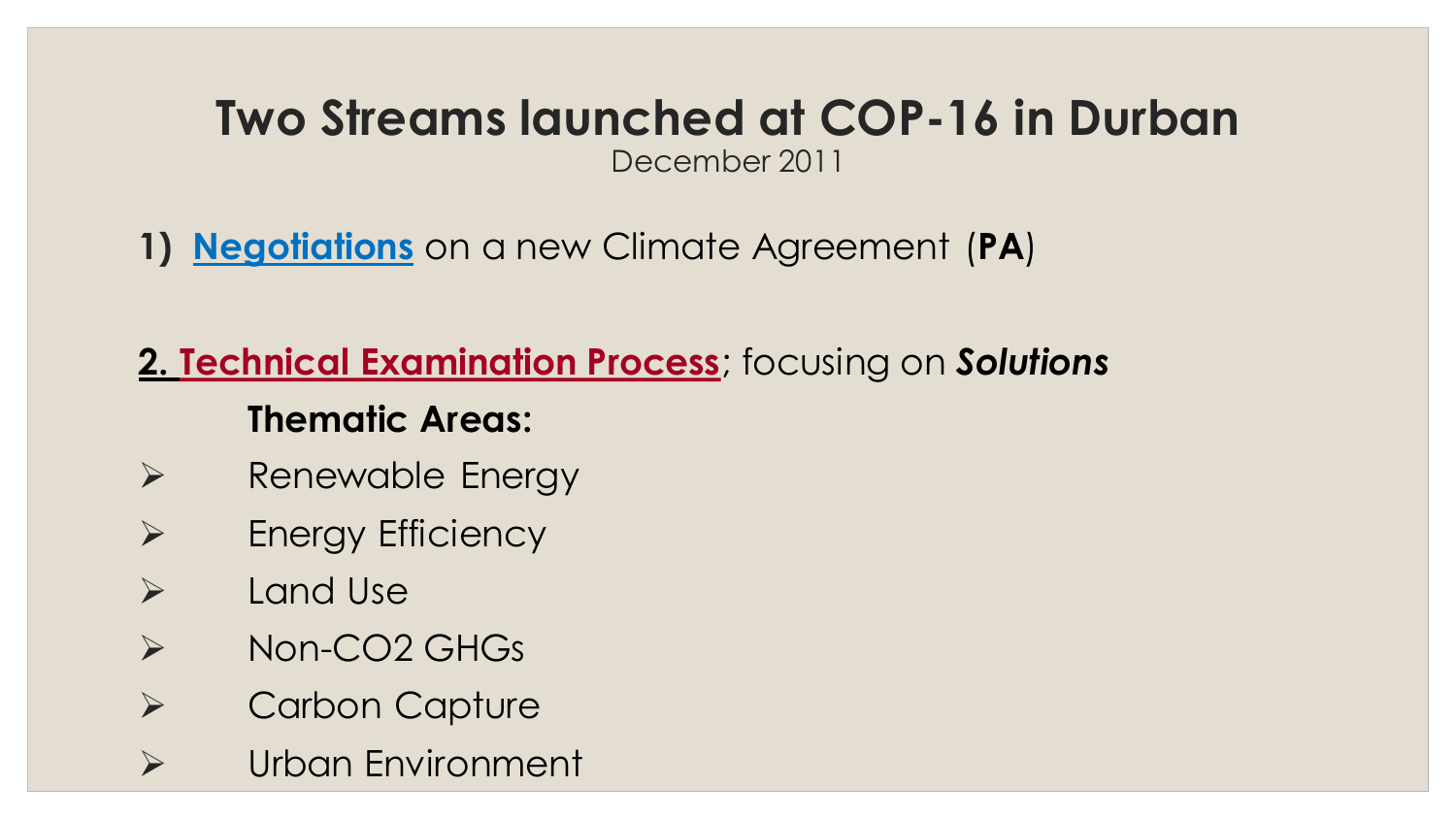### **Negotiations leading to Paris Agreement**

Focused on *Efforts*, rather than Commitments/Results

**Nationally Determined Contributions (NDCs)** 

**Simplified Global Temperature Goal (keeping it well** below 2 Degrees Celsius)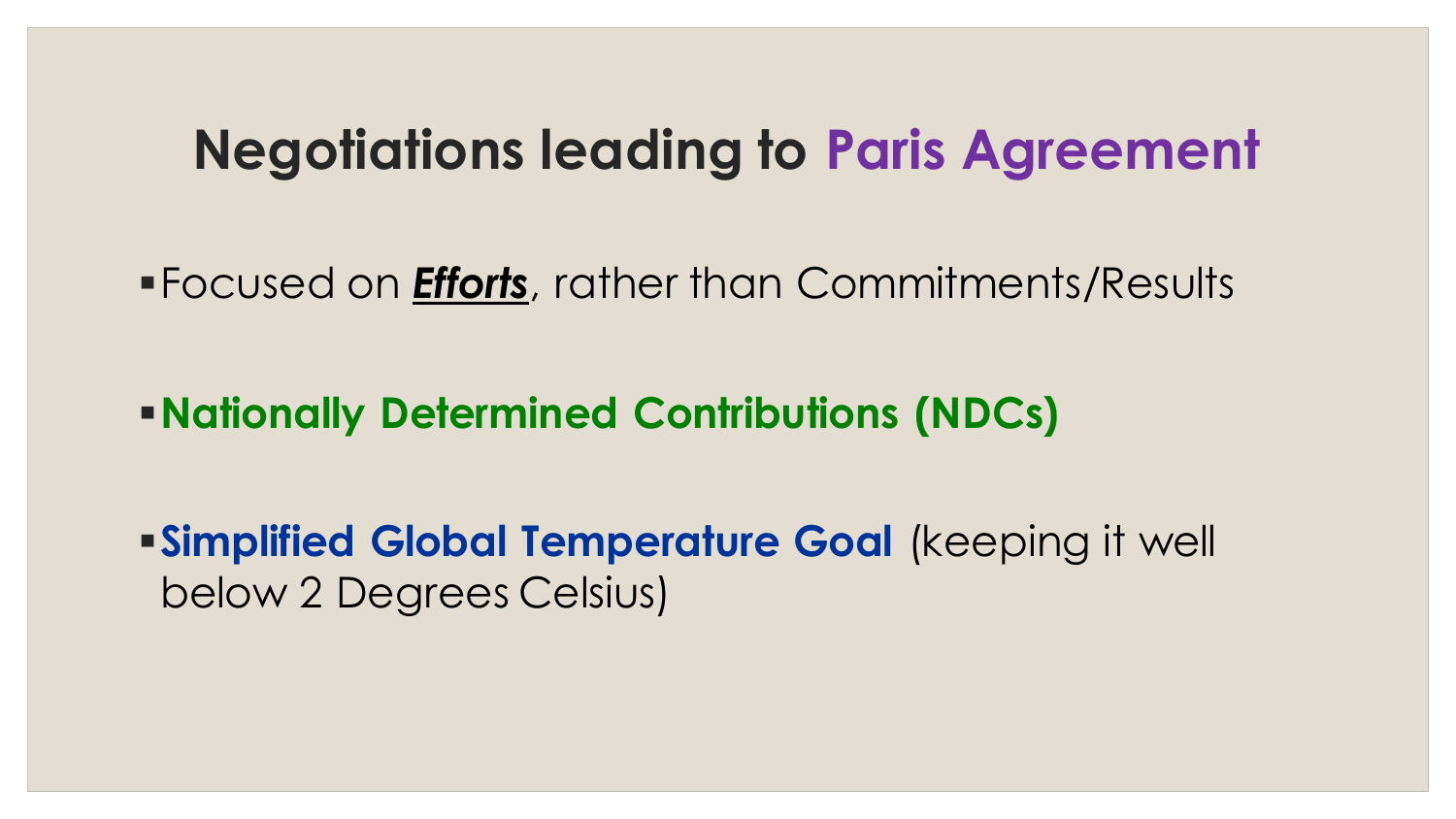## **Technical Examination Process:**

# Focused on Solutions rather than Commitments

Served as valuable inputs for negotiations and NDCs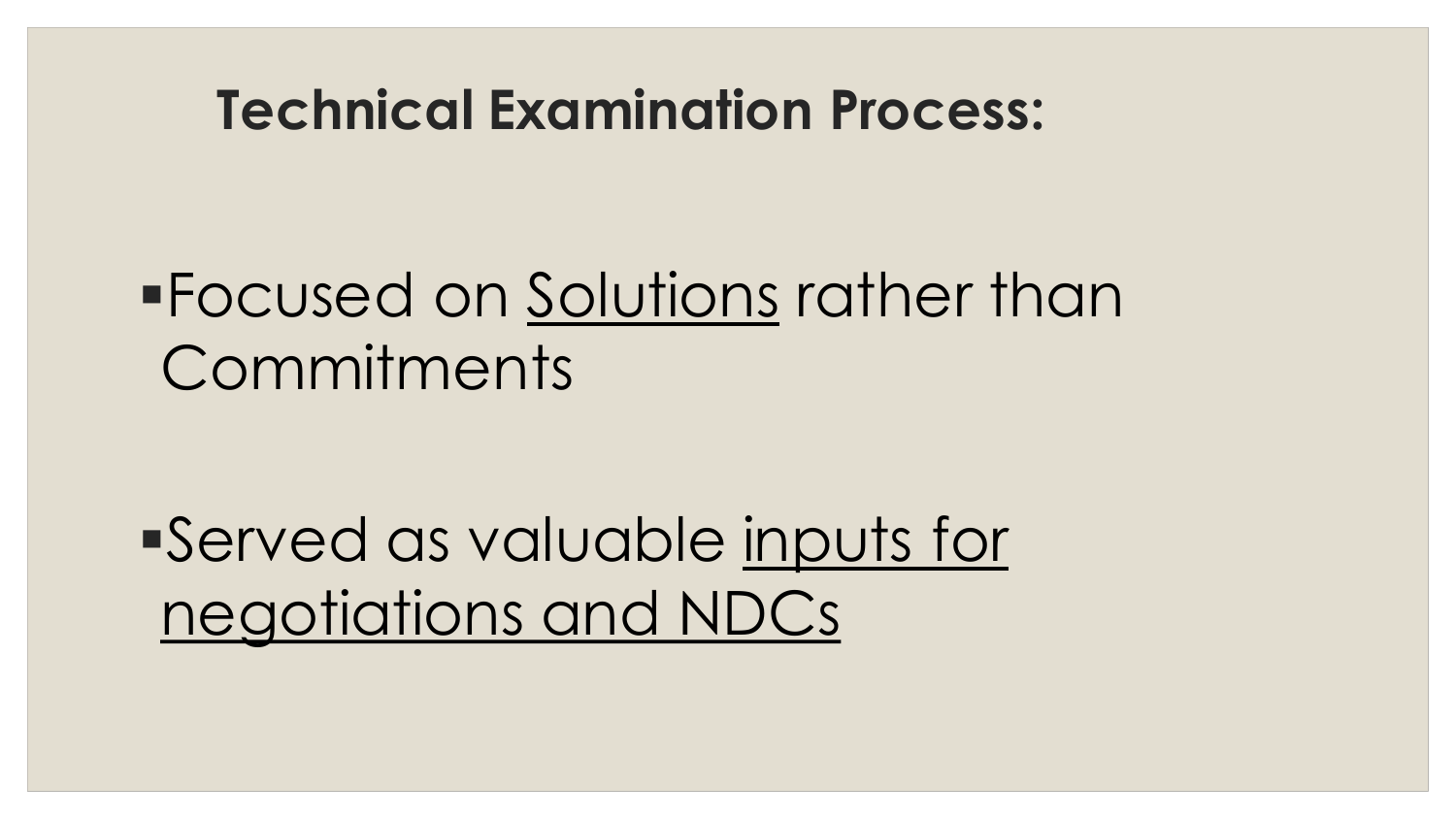## **UNSG's personal Role**

Led to:

- **Increased political profile and global awareness of Climate** Change challenge
- **Enhanced engagement of World Leaders, Private Sector,** Civil Society, and UN System
- **SG's 2014 Climate Summit; resulting in numerous initiatives** and coalitions for action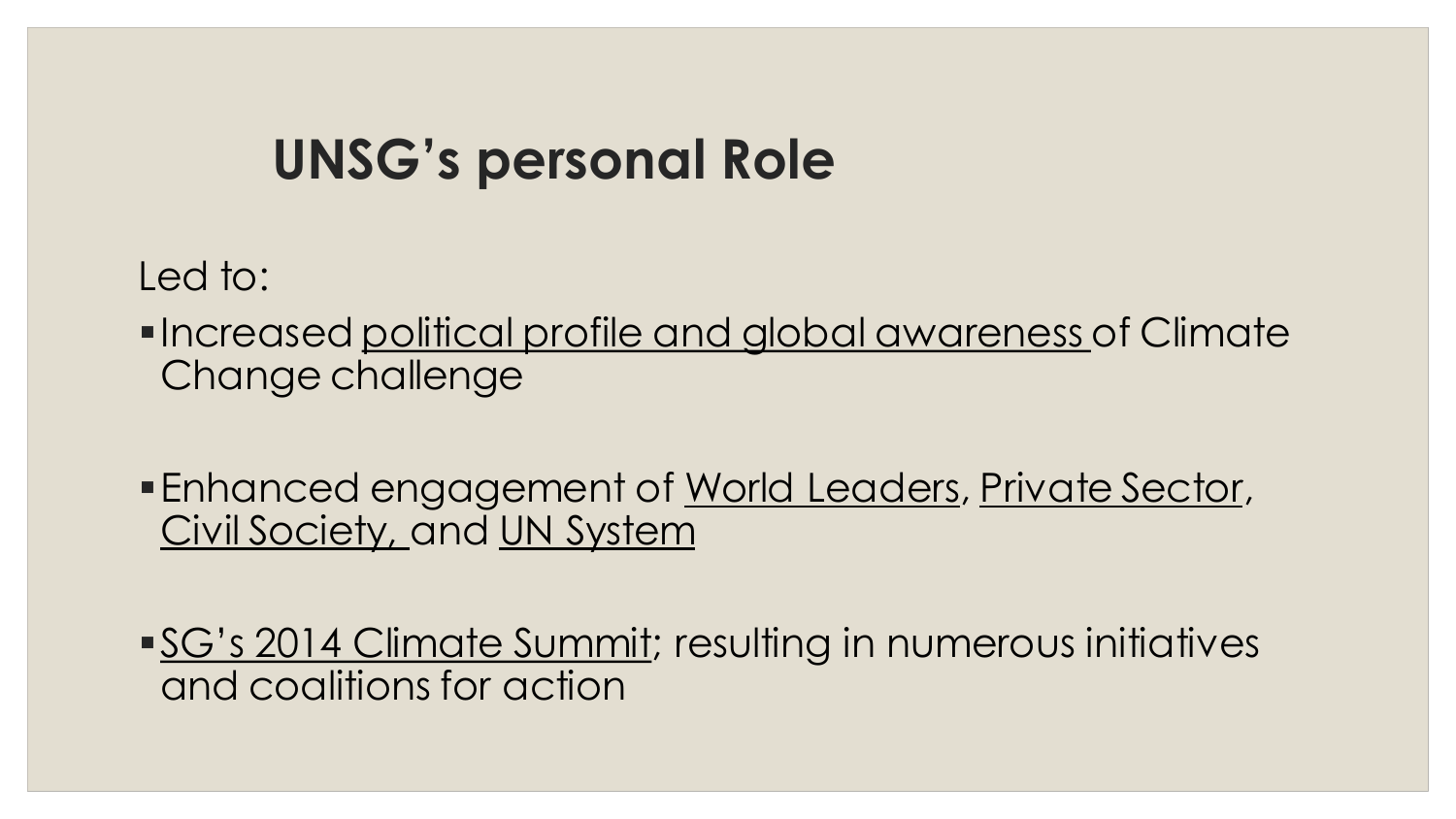# **Climate Change Mainstreaming**

#### **1. Climate Change and Development:**

◦ CC is closely linked to <u>economic development</u> and main sectors such as <u>Energy</u>, Forestry, agriculture…

**2. Climate Change** and **Security** and **Human Rights**

**3. Climate Change** and **SDGs**

**4. Climate Change; a Business case**